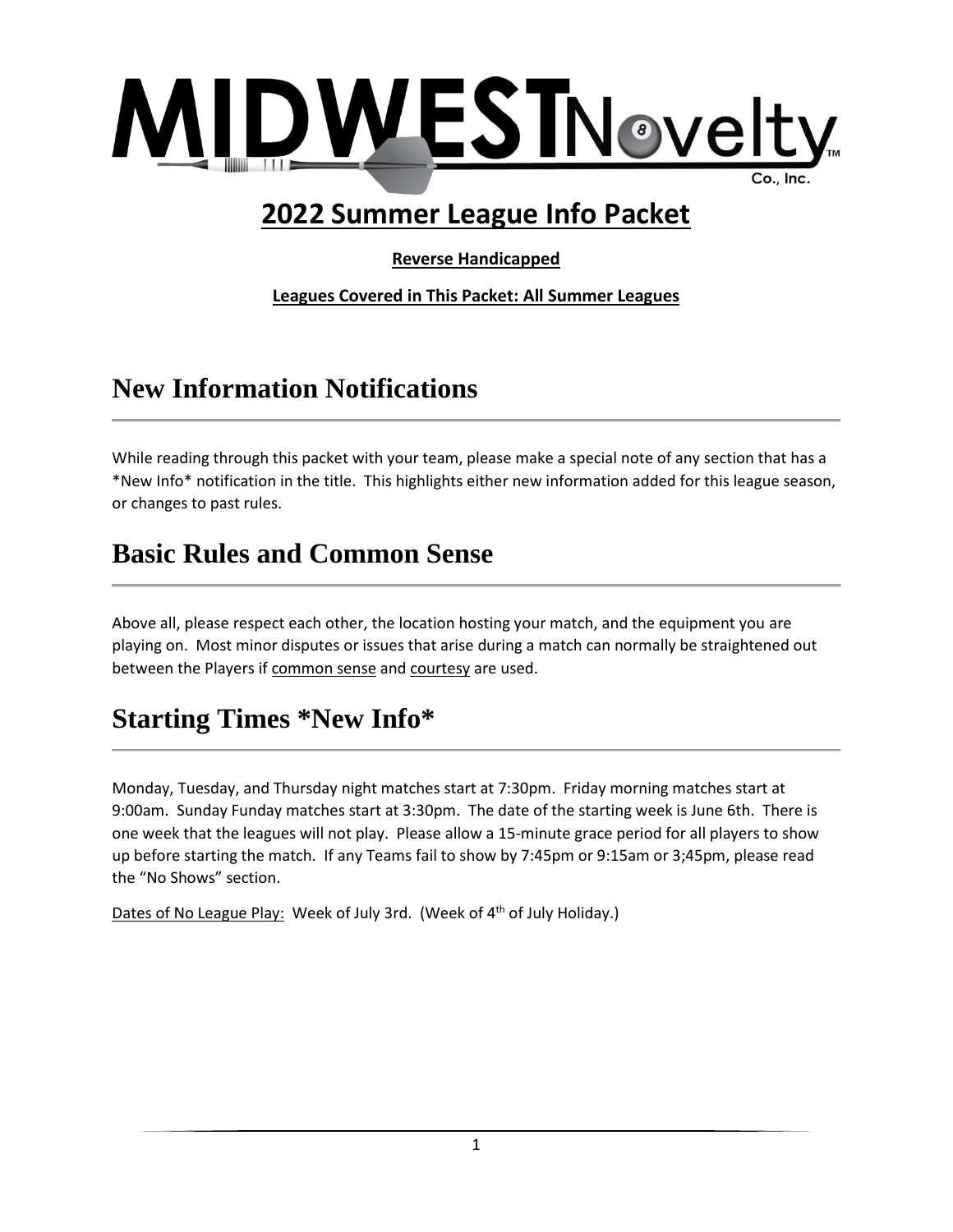#### **Fees Due**

All weekly Player and Game Fees will be collected by the machine at time of play. This will go towards the player prize money at the end of the league, and pay the game fees. All leagues are \$10 per player (Sunday Funday League is \$5 per player) per week. You will receive a spreadsheet, on your first day of play, that breaks down exactly what your Player Fees go to. It will list Game Fees, the total each week that goes to the prize pool, and the prize money breakdown. Everything is spelled out in a simple manner, and all funds are accounted for.

### **Schedules and the First Night of Play \*New Info\***

You will be able to find your first night of play either on the dart board at your home bar, or on our website at www.midwestnovelty.com. We will post the schedules on June 5th. If you are unable to get online to see where you play the first week, please call our office at (262) 658-1200, and we will be happy to let you know. Starting this summer, we will no longer be providing printed copies of the schedules, unless your team requests one. Most teams tend to use either our website or the dart boards to lookup their matches. We will happily supply your team with a printed copy if you'd like one.

#### **Darts**

Either location supplied, or player supplied darts may be used. **SOFT TIP DARTS ONLY.**

### **Rescheduling Matches and Makeups**

If a team will be unable to play a scheduled match, it is their responsibility to contact the captain of the other team to setup a makeup. Please contact the other team no later than 5:30pm (1:30pm on Sundays) on the day of the scheduled match. If you do not contact the other team before then, they have the right to choose to forfeit your match and take the wins. Team captain phone numbers are listed on the league schedule, both the printed copies and the copies on our website. Makeup matches can be played at \*any\* time, and on \*any\* day of the week. Keep in mind that makeup matches must be played at the location that was going to originally host the match.

If an emergency situation arises after 5:30pm (1:30pm Sunday), but before the start of the match (medical emergency, traffic accident, family emergency, etc.) please contact the other team's captain, and also leave a message on our office voicemail at (262) 658-1200. Forfeits due to verified emergency situations will be overruled and rescheduled for play. It is at Midwest Novelty's discretion to overrule any other forfeits.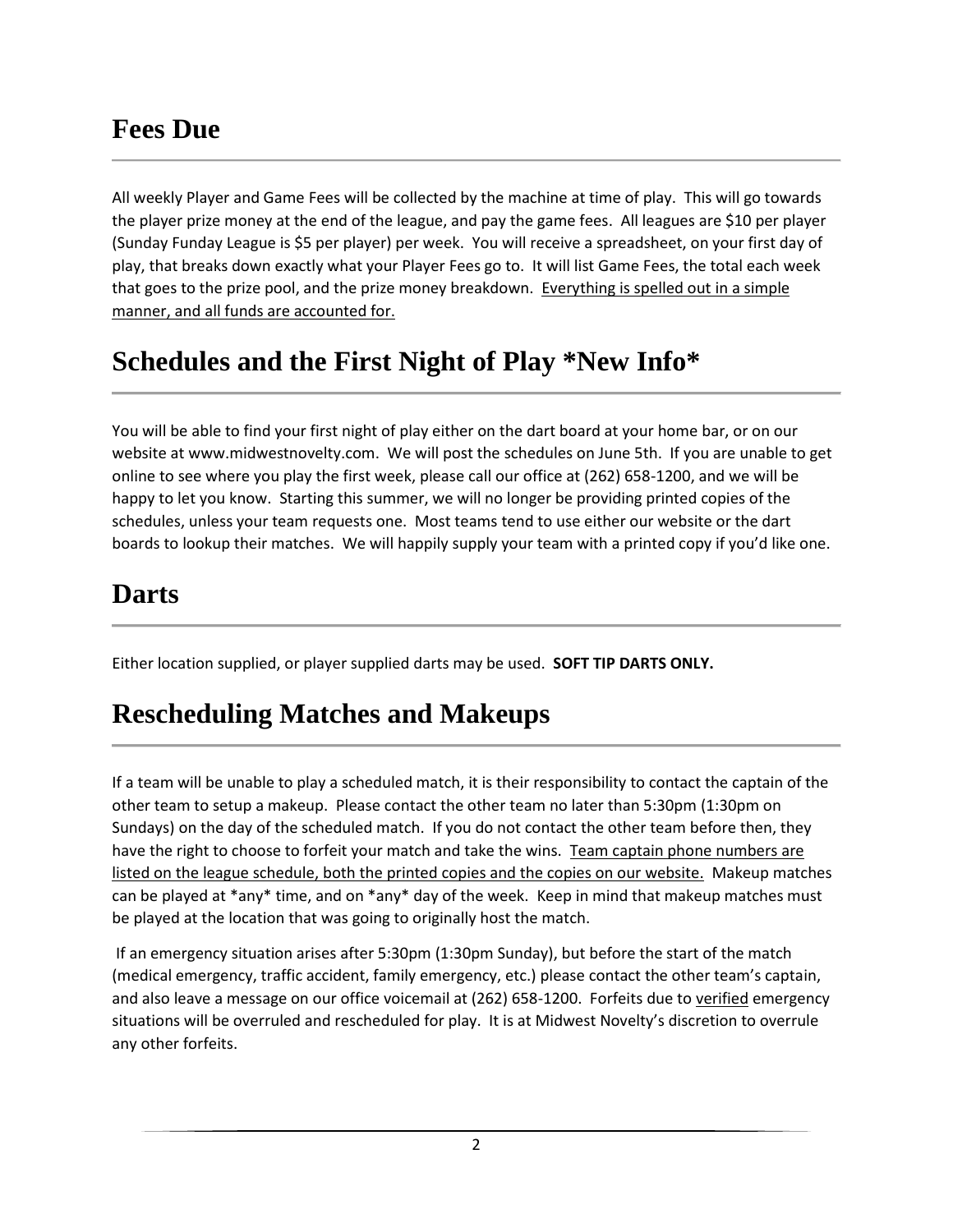### **Match Formats**

Please see our website for each league's particular format.

### **Errors**

The two most common errors are stepping over the throw line, and scoring under a different Player's turn.

If a Player steps over the throw line, for the first infraction of the night, please just give them a notice of the action. For subsequent infractions, the Player's next turn will be skipped.

If a Player accidently throws darts under a different Player's turn, stop as soon as it is noticed. Use the UP arrow on the dart board to enter the menu, and UNTHROW LAST DART until the problem is fixed.

## **Throw Lines**

Midwest Novelty makes every attempt to ensure that the Throw Lines are always 8 feet from the dart face. It is up to the Teams to decide if the machine is properly placed, and to measure if not.

## **Team Rankings**

Final rankings are determined by the number of games won. These are tracked by the dart boards, and will be updated on a week by week basis. Current rankings can be viewed on the dart boards, or at our website. In the case of a tie at the end of the season, both teams will split the prize money. For example: if two teams are tied for 1<sup>st</sup> place, the prize money for 1<sup>st</sup> and 2<sup>nd</sup> place will be combined and split evenly between the two teams.

## **Machine Scoring**

We make every effort to maintain the quality and working order of our dart machines. However, issues do arise, matrixes get dirty, and dart faces sometimes don't score correctly. In the event that the board doesn't score properly, we follow the "board is always right" rule. Whether it's in your favor or against it, what the board says, goes. If you do find an issue with one of our dart boards, please contact us at our service number so we can correct the issue - (262) 654-1041.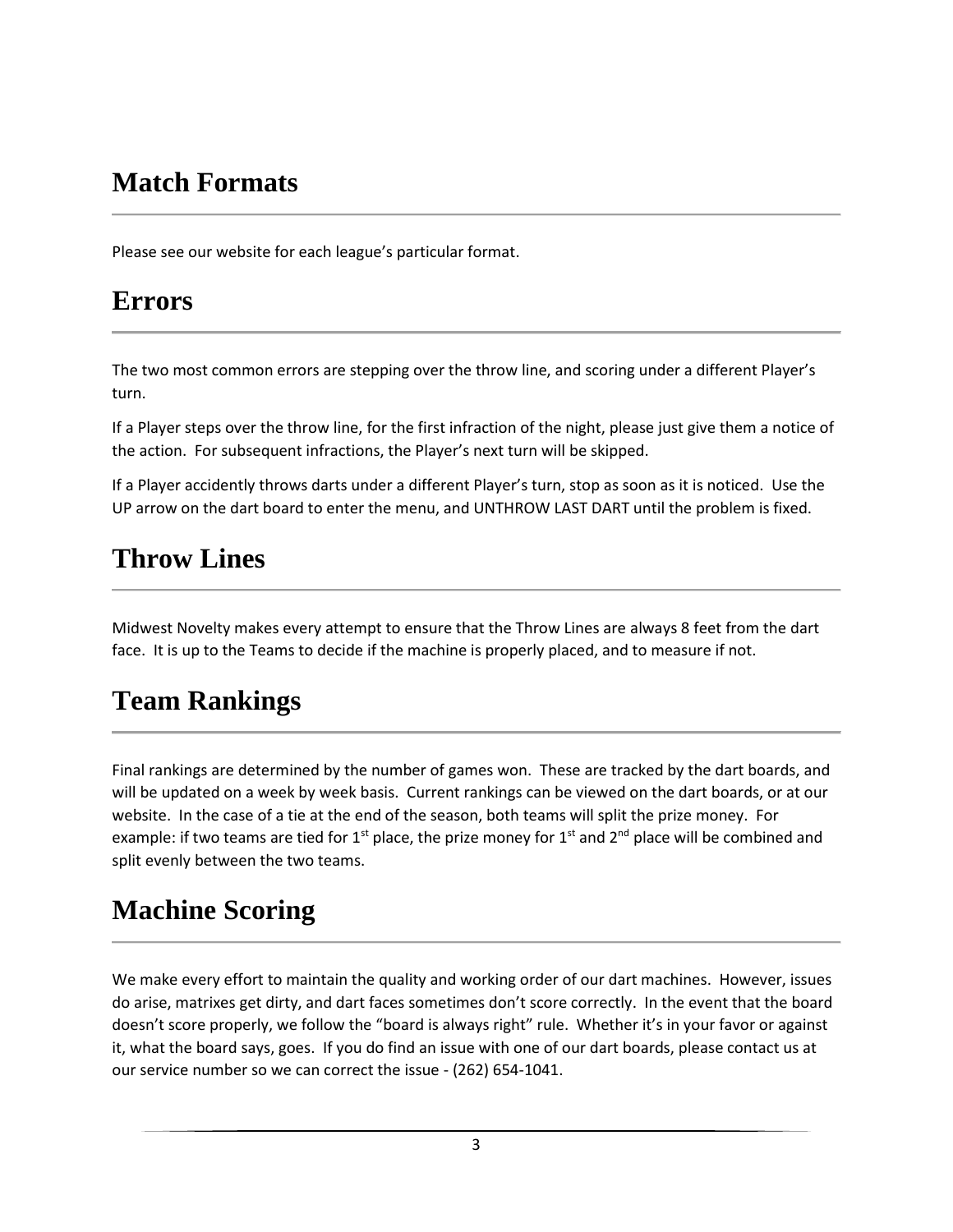Our leagues make use of Arachnid's reverse handicapping system. What this means, is that player's stats are compared on a weekly basis to determine if handicapping is needed. It is also reversed, as compared to standard handicapping. For example, player A is a lesser skilled player than player B. In regards to a game of 501, player A will start at 501. Player B will start at a number higher than 501, say 561. This number will change every week, depending on opponents and your skill level shifting up or down throughout the season. The first week of play is based on a player's previous, historical stats. The remainder of the league season is based on the average of a player's current stats. New players and subs will be assigned a default average for their first week of play, and will then switch over to an average of their current stats.

# **No Shows and Forfeits**

A Team "No Show" means that one team didn't show up to play their match, and didn't contact the other team for a reschedule prior to 5:30pm on the day of the match. In this situation, the team that did show up can declare a Forfeit on the missing Team. This is done completely through the dart board, on-sight.

- 1. The team that is present will enter the League Menu and begin the process of starting league play.
- 2. The Team present will only have to pay their Team Fees**. IF YOU ARE ENTERING A FORFEIT, ONLY ENTER IN THE AMOUNT THE DART BOARD ASKS FOR. DO NOT ENTER YOUR USUAL TOTAL PLAYER FEES.** Setting up a forfeit will not require you to pay the Game Fee portion, as you are not playing the match. Please do not enter any money into the dart board until the machine asks for it.
- 3. The team that is present will enter their team as both the HOME and AWAY teams.
- 4. The dart board will ask if this is a FORFEIT, answer YES.

Teams that miss a match are still required to pay their Team Fees for that match. Otherwise, the owed Team Fees will be subtracted from their end-of-season prize money.

If both Teams fail to make their match, a reschedule will be setup for later in the season.